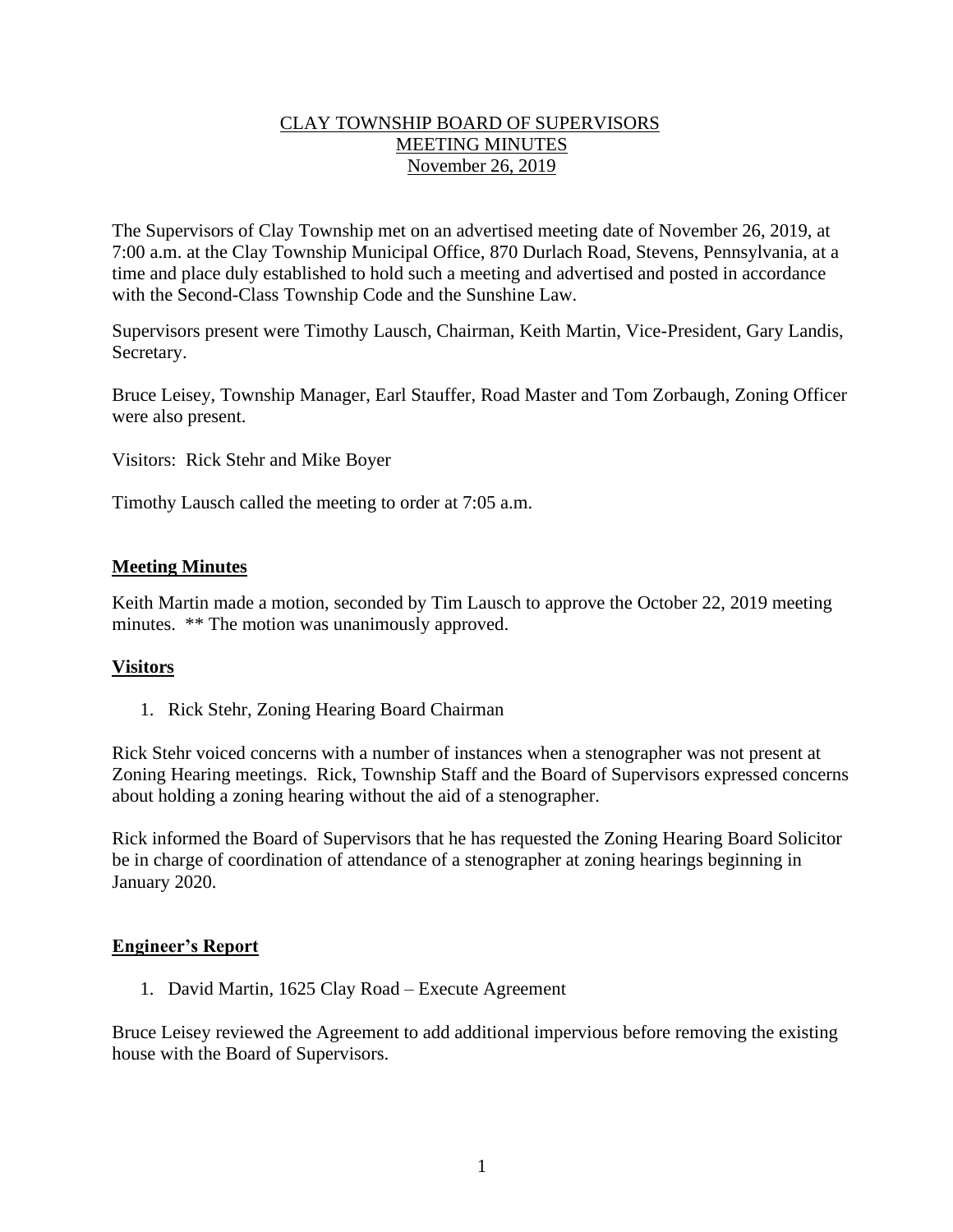Keith Martin made a motion, seconded by Gary Landis to approve and execute the Agreement to allow additional impervious to be installed prior to removing the existing house. The Agreement will allow 90 days after a U&O has been issued to remove the pre-existing impervious area.  $*$ The motion was unanimously approved.

# **Old Business**

1. Approve Advertising of 2020 Proposed Budget

Bruce Leisey reviewed revisions to the 2020 Proposed Budget with the Board of Supervisors.

Keith Martin made a motion, seconded by Gary Landis to approve advertising of the 2020 Proposed Budget for public review for 20 days. \* The motion was unanimously approved.

# **New Business**

1. Road Master Update

Earl Stauffer informed the Board of Supervisors that the residents along Mockingbird Circle have expressed concerns with the condition of the road. The residents feel the stones from the previous seal coating application are peeling off.

Earl will investigate options to repair the situation.

2. Authorize Advertising for December Board of Supervisors AM Meeting

There was discussion on dates. Gary Landis made a motion, seconded by Keith Martin to approve advertising the December Board of Supervisors AM and Budget Approval Meeting date upon determination by Township Staff. \* The motion was unanimously approved.

3. Authorize Holiday Function for Township Staff

Gary Landis made a motion, seconded by Keith Martin to authorize a holiday lunch at a date and location determined by Township Staff. \* The motion was unanimously approved.

4. Township Manager Update

Given during Old Business #1.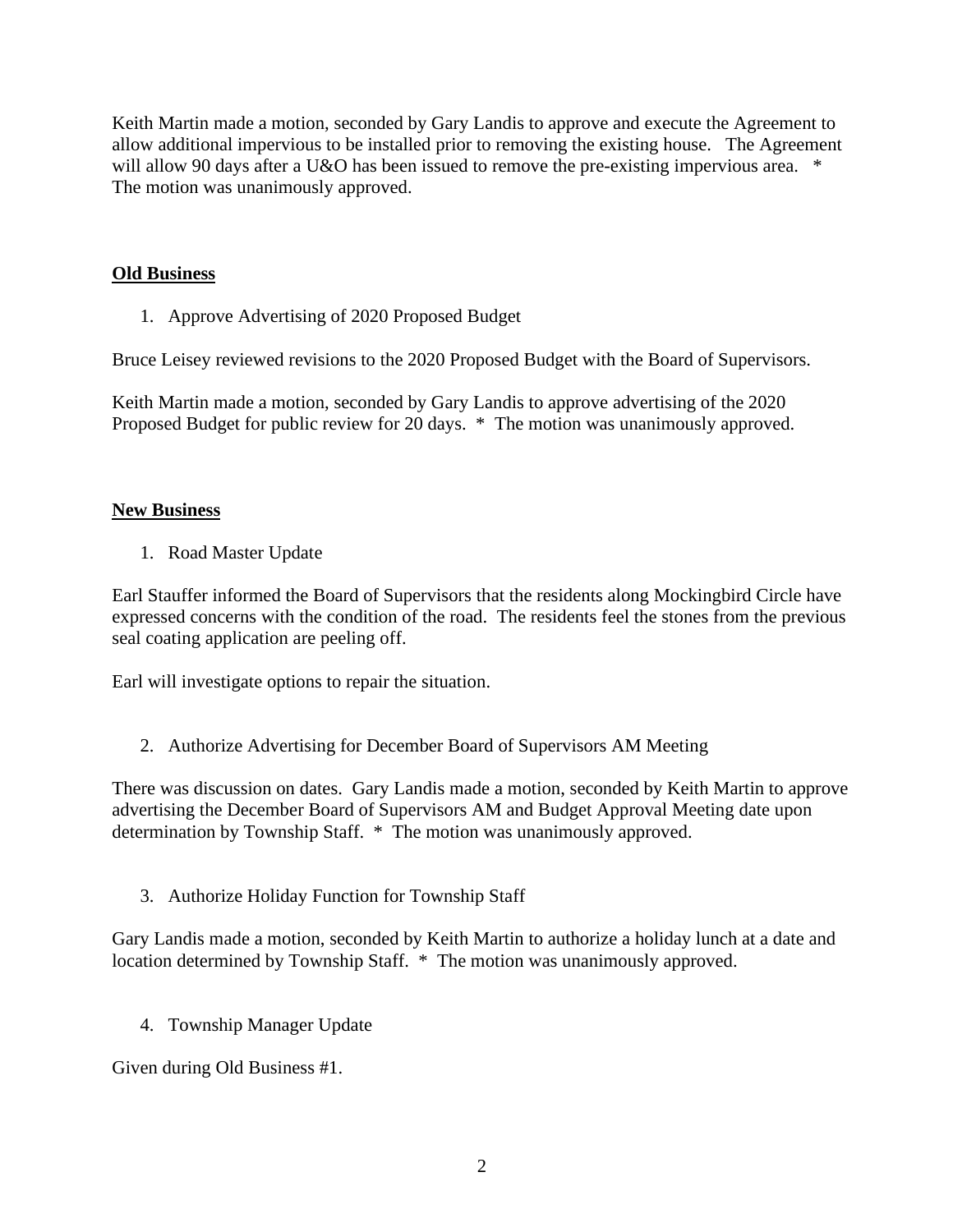# 5. Growing Greener Grant Update

Bruce Leisey updated the Board of Supervisors on the status of the grant.

No decisions were made.

# 6. Adopt Pension Resolution

Bruce Leisey explained that the funding of the Pension is from PA State Aid. The Board of Supervisors and Bruce Leisey have determined that it is possible to increase the Township's contribution from 7% to 8% of gross wages without an effect on the Township's budget.

After review, Gary Landis made a motion, seconded by Keith Martin to adopt Resolution #112619 to increase the Township's contribution to the Non-Uniform Pension to 8% from 7%. \* The motion was unanimously approved.

# **Executive Session**

Gary Landis made a motion, seconded by Keith Martin to enter into Executive Session at 9:25 AM to discuss personnel issues. \* The motion was unanimously approved.

Gary Landis made a motion, seconded by Tim Lausch to exit Executive Session at 10:25 AM. \* The motion was unanimously approved.

No decisions were made.

\*\* Keith Martin left the meeting due to a work obligation during Executive Session \*\*